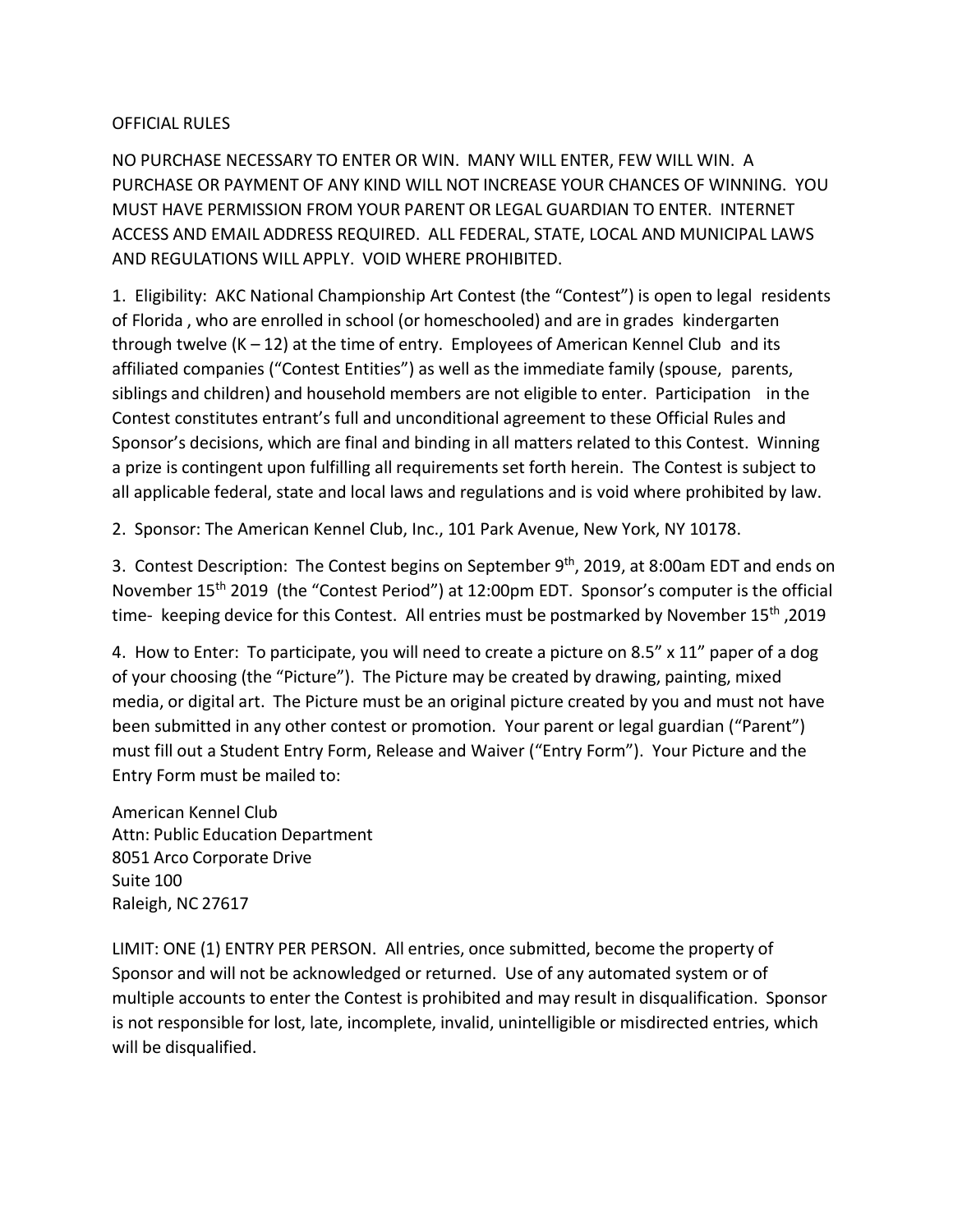5. Agreement to Official Rules and Policies: By participating, entrants and Parents agree to abide by and be bound by these Official Rules. The decisions of the Sponsor are final and binding in all respects. Winning a prize is contingent upon fulfilling all requirements set forth herein.

6. Winner Determination: The entries will be split up into three (3) grade categories (each, a "Grade Category"): K-5, 6-8 and 9-12. Once all entries have been submitted, they will be judged by a qualified panel of judges (to be selected by Sponsor in its sole discretion) at the conclusion of the Contest Period based on the following judging criteria:

Creativity (40%)

"Fit to the Activities with my dog"

theme (30%)

Quality of Picture (30%)

Each entry will be assigned a score for each judging criteria. The ten (10) Pictures from each Grade Category with the highest scores (the "Finalists") will be displayed at the AKC National Championship , December 14-15 2019 , at the Orange County Convention Center in Orlando, FL. . By submitting your entry, you and your Parent agree to have your Picture displayed at RDO Day. The one (1) Picture from each Grade Category with the highest score will be deemed the potential winner for that Grade Category (subject to verification and compliance with these Official Rules) (the "Category Winner"). In the event of a tie for a potential Category Winner, the head judge will select the potential Category Winner based on Creativity of the Picture.

7. Winner Requirements: On or about November 25<sup>th</sup>, 2019, Sponsor will send via e-mail a notification to the Parent of the Finalists and Category Winners. Each Parent will be required to take the specified steps provided in the message within forty-eight (48) hours of receiving the win notification. If the Parent of a potential winner of any prize cannot be contacted, fails to respond within the required time period, fails to provide the required documentation/assurances, or does not comply with these Official Rules, the potential winner will be disqualified and forfeits the prize. If a prize is forfeited or returned as undeliverable, Sponsor may award the applicable prize to a runner-up who received the next highest score. Each potential winner's Parent agrees to indemnify Sponsor, Released Parties (as defined in Section 11) and any licensee of Sponsor against all claims, damages, liabilities, and expenses (including reasonable counsel fees and legal expenses) arising out of any breach of these terms. Prizes will be mailed to the Parent of the winners within 4 - 6 weeks after end of Contest Period.

8. Prizes: There will be one (1) first place prize in each Grade Category (i.e. three (3) prizes) and prizes for each Finalist (i.e. 30 (30 ) Finalist prizes).

The first-place prizes are as follows: AKC pencil and \$50 Amazon gift card (Approximate Retail Value ("ARV"): \$52.00).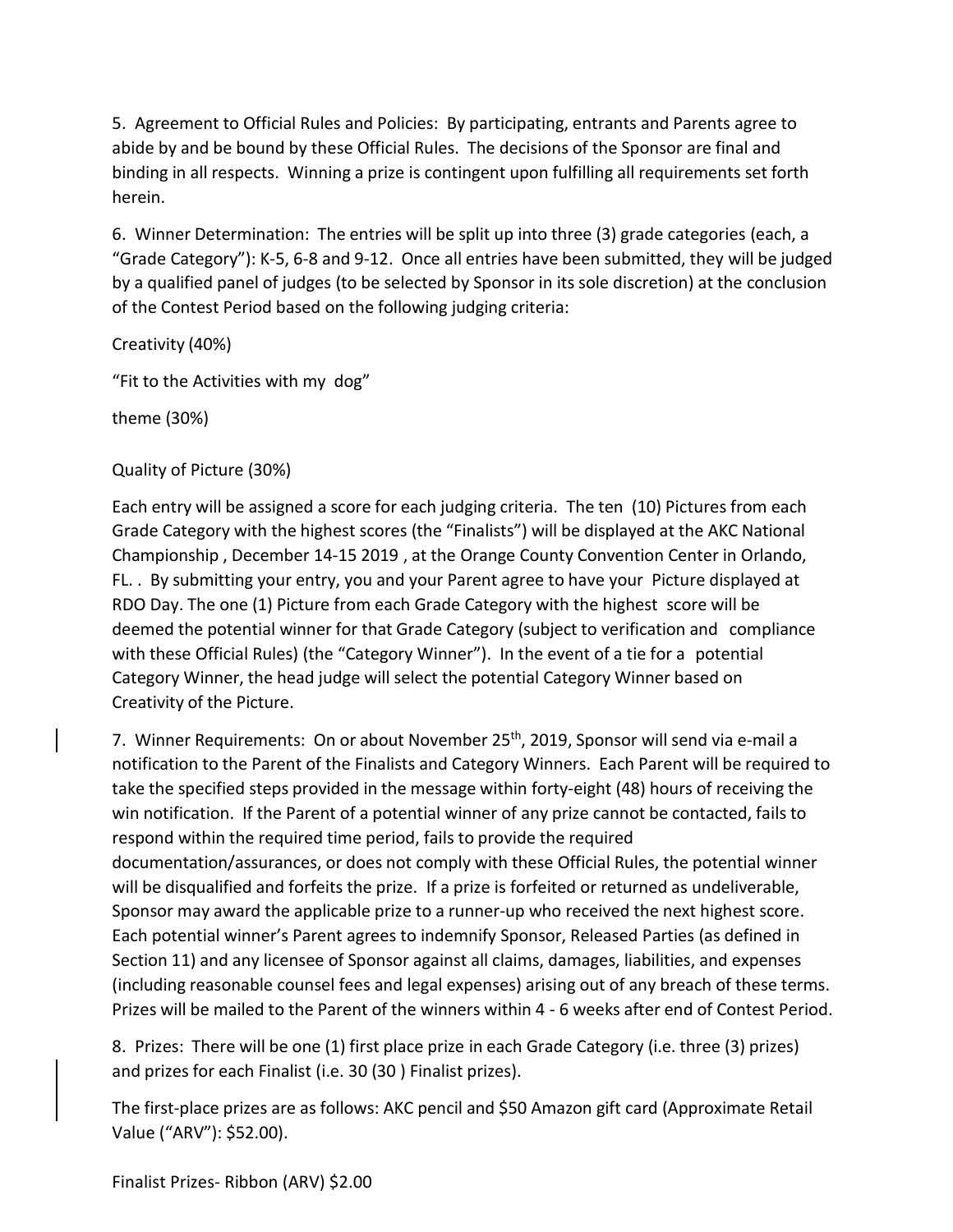Prizes are awarded "as is" with no warranty or guarantee, either express or implied. No substitution, exchange or transfer of prize by any winner is permitted. Prizes cannot be redeemed for cash. Sponsor reserves the right to substitute any prize for one of equal or greater value, at its sole discretion. Each prize winner is responsible for all travel, travel costs, taxes and fees associated with prize receipt and/or use. Limit: one (1) prize per person except Category Winners will receive one (1) first place prize and one (1) Finalist prize.

9. License to Use Entries: By entering the Contest, all entrants and Parents grant an irrevocable, unconditional, perpetual, worldwide, non-exclusive right and license to Sponsor and each of its designees to use entrant's Picture and entrant's first name, age, likeness, prize information, grade, name of school, city and state of residence in connection with the Contest, for advertising, promotional and other purposes, in any manner, in any and all media, now or hereafter devised without further consideration, notification or permission.

10. General Conditions: Sponsor reserves the right to cancel, suspend and/or modify the Contest, or any part of it, if any fraud, technical failures, human error or any other factor impairs the integrity or proper functioning of the Contest, as determined by Sponsor in its sole discretion. In such event, Sponsor, in its sole discretion, may elect to hold a random drawing from among all eligible entries received up to the date of discontinuance for any or all of the prizes offered herein. Sponsor reserves the right, in its sole discretion, to disqualify any individual it finds to be tampering with the entry process or the operation of the Contest or to be acting in violation of the Official Rules of this or any other Contest or in an inappropriate, unsportsmanlike or disruptive manner. Any attempt by any person to deliberately undermine the legitimate operation of the Contest may be a violation of criminal and civil law, and, should such an attempt be made, Sponsor reserves the right to seek damages from any such person to the fullest extent permitted by law. Sponsor's failure to enforce any term of these Official Rules shall not constitute a waiver of that provision.

11. Release and Limitations of Liability: By participating in the Contest, each Parent agrees to release and hold the Contest Entities and their respective related companies, parents, subsidiaries, affiliates, and their respective agents and agencies, promotional partners, prize partners, and their respective officers, directors, employees and agents (collectively, the "Released Parties") from and against any claim or cause of action arising out of participation in the Contest or use of the prize, including, but not limited to: (a) unauthorized human intervention in the Contest; (b) technical errors related to computers, servers, providers, or telephone or network lines; (c) printing errors; (d) errors in the administration of the Contest; (e) late, lost, stolen, illegible, inaccurate, delayed, misdirected or undeliverable, posts, email, mail; or (f) injury or damage to persons or property which may be caused, directly or indirectly, in whole or in part, from entrant's participation in the Contest. Each Parent further agrees that in any cause of action, the Released Parties' liability will be limited to the cost of entering and participating in the Contest and in no event shall the Released Parties be liable for attorney's